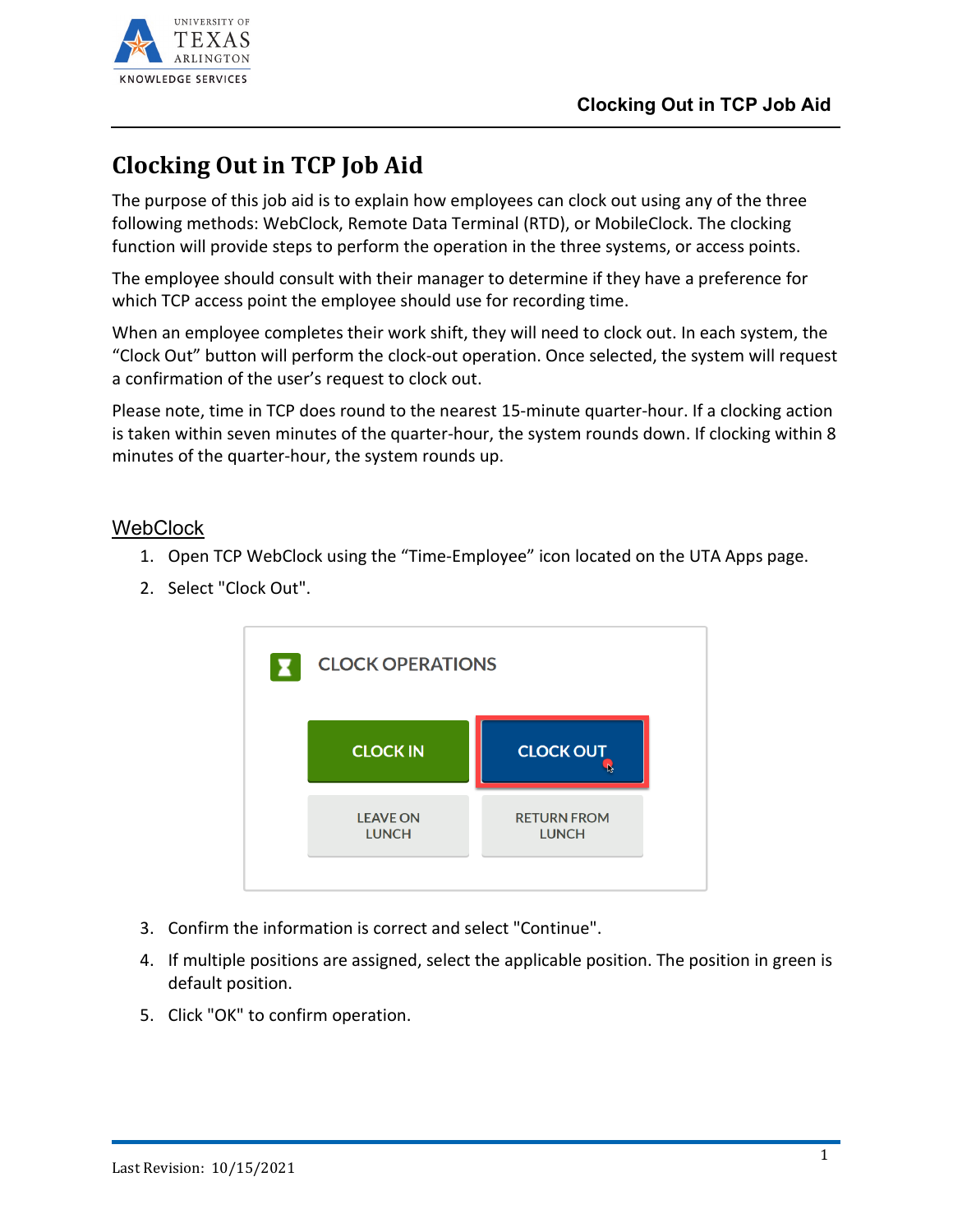

## Remote Data Terminal (RDT)

- 1. Enter the Employee ID. Alternatively, scan your employee ID badge.
- 2. Enter your PIN.
- 3. Select "Clock Out".

| <b>Select Operation</b>                                                               |                          |
|---------------------------------------------------------------------------------------|--------------------------|
| <b>Sam Maverick</b><br>Clocked in at 10:19 AM<br>Thursday October 7, 2021 10:21:05 am |                          |
| <b>Clock In</b>                                                                       | <b>Clock Out</b>         |
| <b>Leave on Lunch</b>                                                                 | <b>Return from Lunch</b> |
| <b>Change Position</b>                                                                | <b>Change Cost Code</b>  |
| <b>Self Service</b>                                                                   |                          |
| Log Off                                                                               |                          |

4. Confirm the name is correct and select "Continue".



5. A pop-up will confirm the operation is successful.